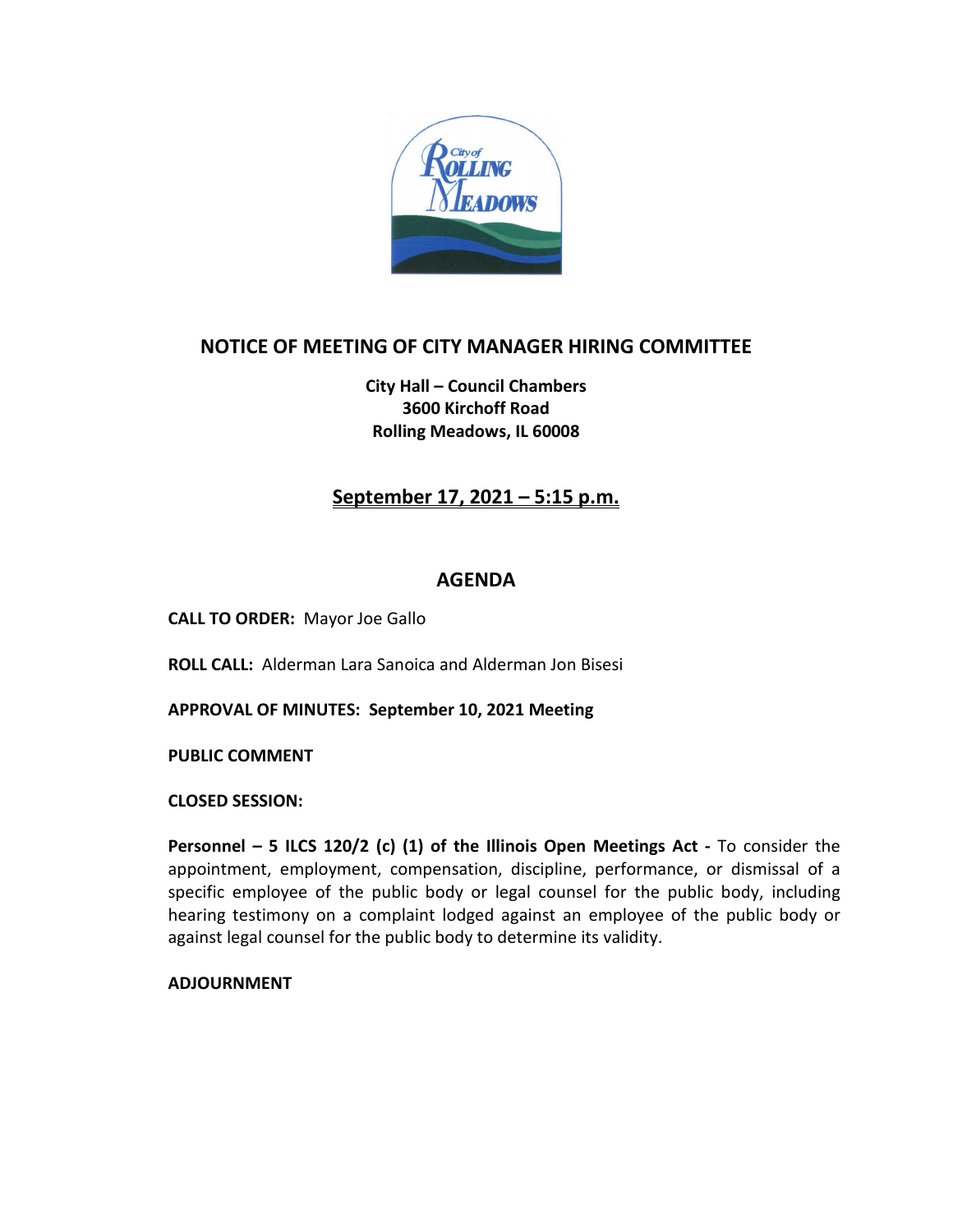# **CITY MANAGER HIRING COMMITTEE MEETING MINUTES September 10, 2021 DRAFT**

#### **Mayor Gallo called the City Manager Hiring Committee meeting to order at 3:38 p.m.**

## **ROLL CALL:**

Present: Alderman Bisesi and Alderman Sanoica Absent: 0

With 2 present and 0 absent, there is a quorum.

**Staff Members Present**: Deputy City Clerk Judy Brose

### **APPROVAL OF MINUTES:**

The first order of business is to approve the minutes from the *August 27, 2021* meeting. Is there a motion to approve these minutes? Alderman Sanoica made the motion and it has been seconded by Alderman Bisesi. Are there any corrections, additions, or deletions to the minutes? Seeing none, the question is shall the minutes be approved, all those in favor say aye; those opposed say nay. The ayes have it and the minutes are approved.

#### **PUBLIC COMMENT:**

The next step is to open the meeting to the public but there are no signatures on the sign-in sheet.

### **CLOSED SESSION:**

**Personnel – 5 ILCS 120/2 (c) (1) of the Illinois Open Meetings Act -** To consider the appointment, employment, compensation, discipline, performance, or dismissal of a specific employee of the public body or legal counsel for the public body, including hearing testimony on a complaint lodged against an employee of the public body or against legal counsel for the public body to determine its validity**.**

We will now go into closed session and it does require a motion and a roll call vote. Is there a motion to go into Closed Session? Alderman Sanoica has made the motion and it has been seconded by Alderman Bisesi. Is there any discussion? Seeing none, will the Clerk please call the roll?

AYES: Sanoica, Bisesi NAYS: 0 ABSENT: 0

With 2 in favor and 0 opposed. We will now enter into Closed Session. The audience and press are advised that we do not anticipate taking any action upon returning to open session.